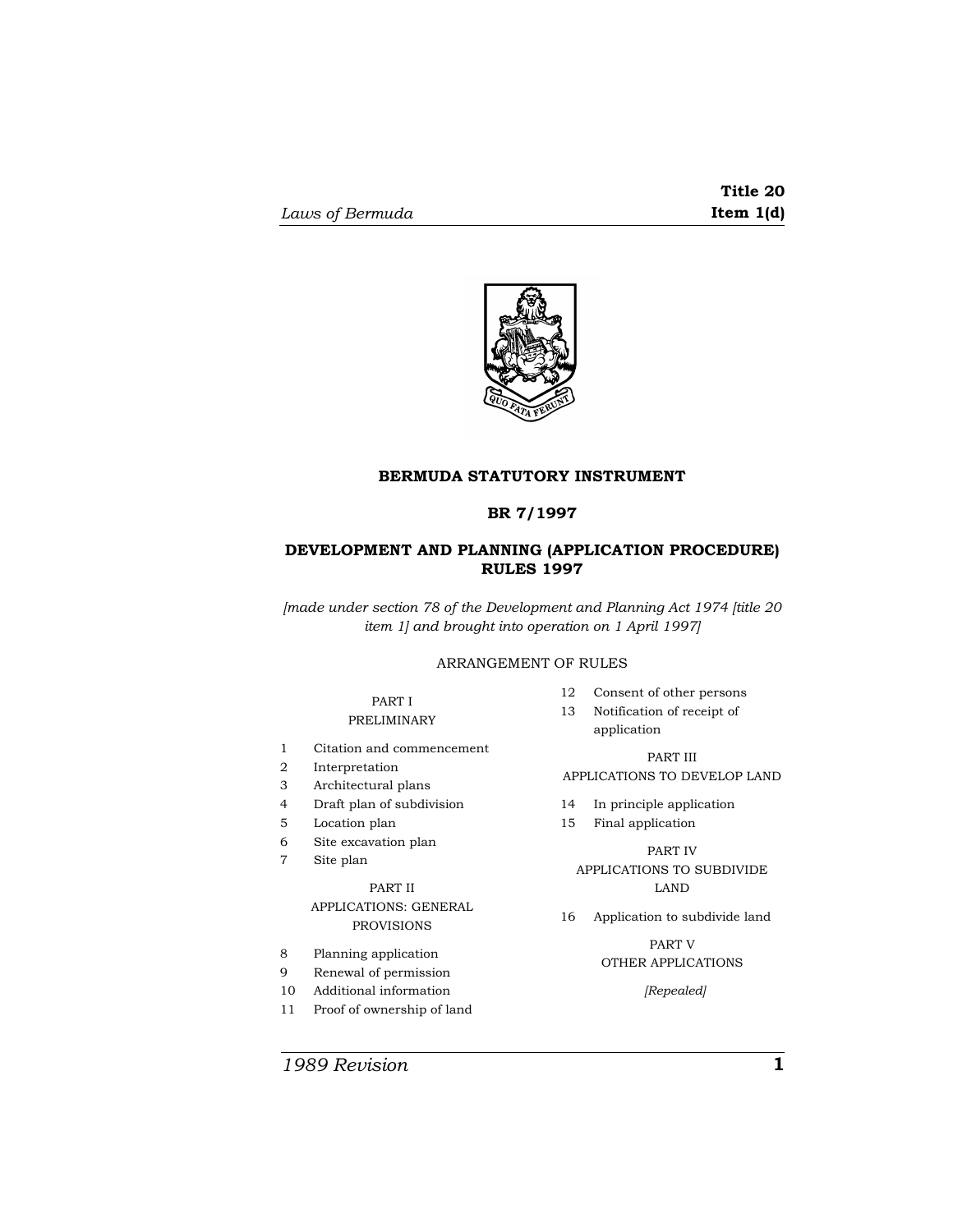## PART VI OBJECTIONS AND REPRESENTATIONS

- 18 Method of making an objection
- 19 Comments of Government Departments, etc
- 20 Timetable for objections
- 21 Advice of Advisory
- Architectural Panel
- 22 Inspection of records

#### PART VII

## MEETINGS AND HEARINGS

23 Notice of Board meetings

- 24 Guidelines for hearings
- 25 Notice for hearings
- 26 Hearing to be in camera
- 27 Parties at hearings

#### PART VIII MINUTES AND NOTIFICATION

- 28 New issues after the hearing
- 29 Board's records
- 30 Notification of decision

#### PART IX **REVOCATION**

31 Revocation of 1970 Regulations

## **PART I PRELIMINARY**

#### **Citation and commencement**

1 These Rules may be cited as the Development and Planning (Application Procedure) Rules 1997 and shall come into effect on 1st April 1997.

#### **Interpretation**

- 2 In these Rules, unless the context otherwise requires—
	- "the Act" means the Development and Planning Act 1974 [*title 20 item 1*];
	- "applicant" means a person applying for planning permission and "application" shall be construed accordingly;
	- "architectural plan" means plans, elevations and sections drawn in accordance with, and showing the matters specified in, rule 3;
	- "the Board" means the Development Applications Board established under section 3 of the Act;

"the Department" means the Department of Planning;

"the Director" means the Director of Planning;

"draft plan of subdivision" means a plan drawn in accordance with, and showing the matters specified in, rule 4;

"location plan" means a plan drawn in accordance with rule 5;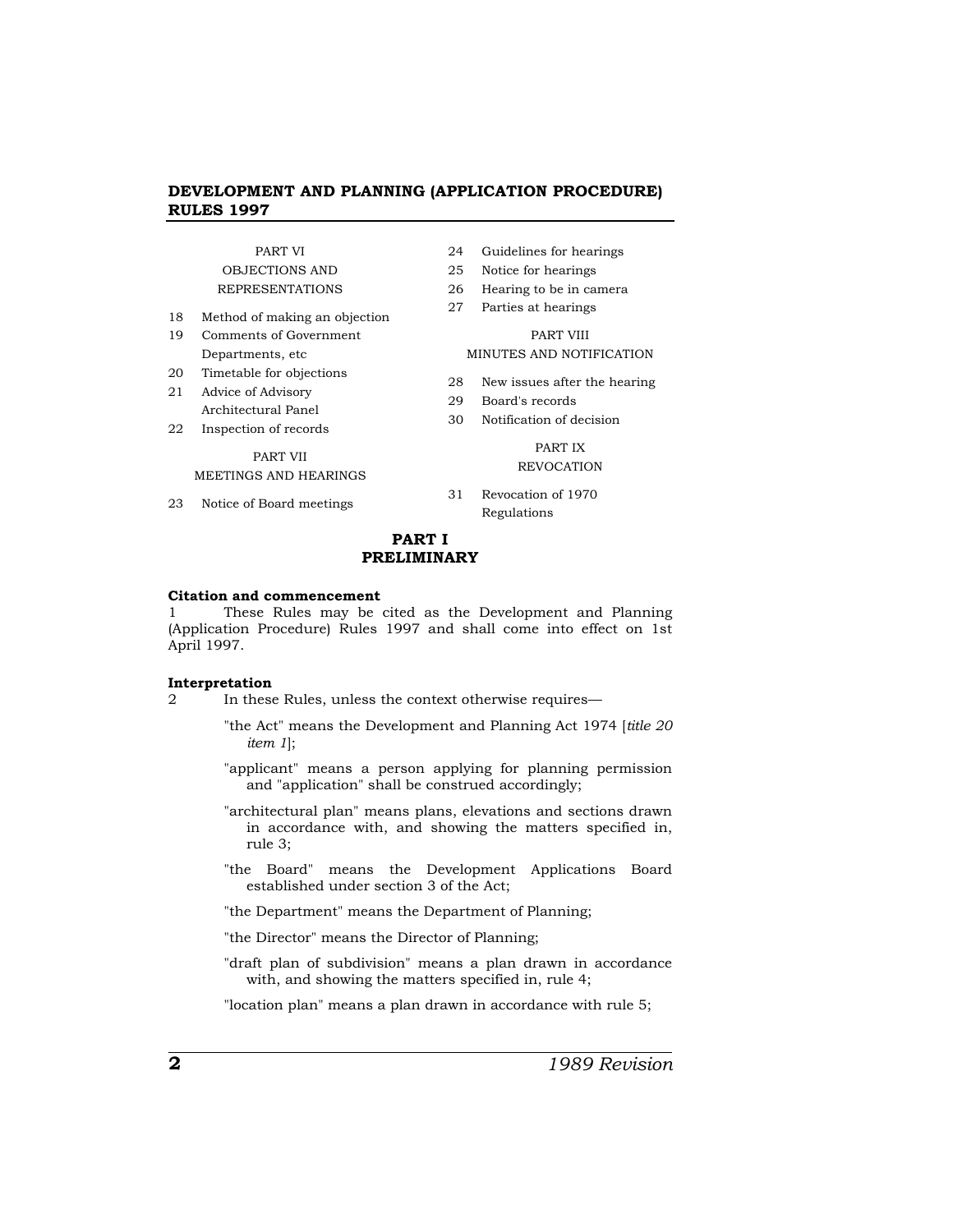- "planning permission" has the meaning assigned to it by section 1 of the Act;
- "planning permission in principle" has the meaning assigned to it by section 23(8) of the Act;
- "prescribed fee" means the appropriate fee, if any, prescribed under the Government Fees Act 1965 [*title 15 item 18*];
- "private road" means a road that is not a public highway and includes an estate road;

"public road" means a public highway;

"site excavation plan" means a plan drawn in accordance with, and showing the matters specified in, rule 6;

"site excavation work" includes—

- (a) any excavation upon any land, whether by the use of excavation equipment or otherwise, preparatory to the commencement of any building or engineering operations; and
- (b) any quarrying operations;
- "site plan" means a plan drawn in accordance with, and showing the matters specified in, rule 7.

#### **Architectural plans**

- 3 (1) An architectural plan shall show—
	- (a) the roof, foundation and each floor of the building with extensions clearly marked;
	- (b) elevations of all sides, in the case of a proposed new building and, in any other case, elevations of all sides of any building which will be affected by the proposed development;
	- (c) two cross-sections of the building and its relationship to the site, taken at right angles, showing the levels of all ground floors and of the existing and proposed finished grades of the site in relation to all adjoining public or private roads and lot lines; and
	- (d) the materials proposed to be used in the development, and, where appropriate, their colour.

(2) An architectural plan shall be drawn to a scale of not less than 1:100 except where, after consultation with the Director, a scale of not less than 1:200 may be used.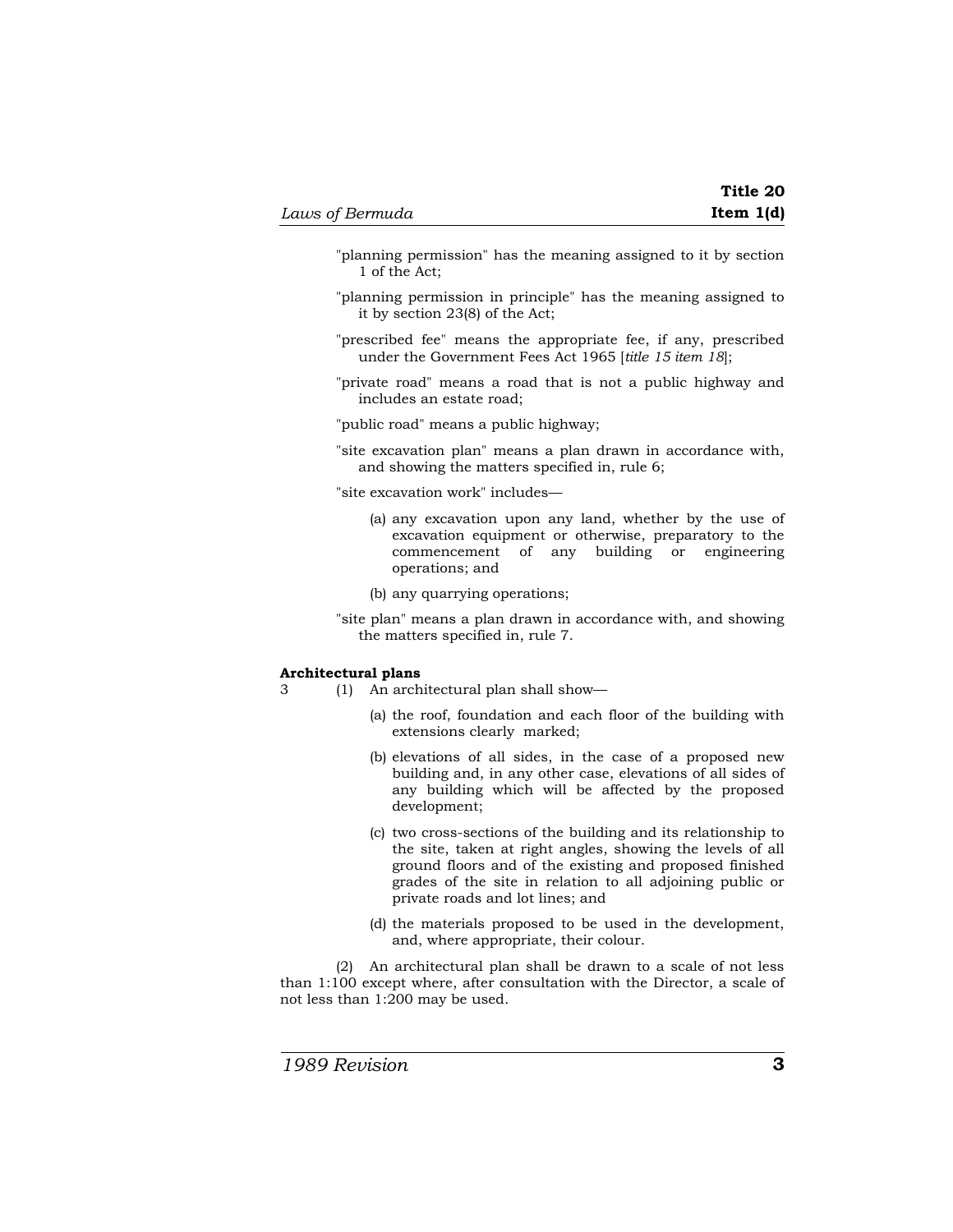#### **Draft plan of subdivision**

4 A draft plan of subdivision shall be drawn to a scale of not less than 1:500 and shall show—

- (a) the boundaries of the application site edged in red, dimensions, area or areas, development plan zonings and surveyed contours (at one metre intervals) of the existing lot or lots of land to be subdivided;
- (b) the approximate area or areas and boundaries to be created by the subdivision;
- (c) the widths, location, and grades of the road or roads intended to provide access to the subdivision;
- (d) the location, area or areas and boundaries of any land to be dedicated for community purposes;
- (e) the location and dimensions of any rights or easements which exist over the parcel or parcels to be subdivided;
- (f) the location of all existing structures (including walls, fences, water tanks, wells and any cess pits known to exist) and existing uses on or under the land to be subdivided; and
- (g) the location of any sewers, pipelines, cables or other apparatus known to exist, including those of statutory undertakers.

#### **Location plan**

5 A location plan shall be drawn to a scale of 1:2500 and shall show—

- (a) the location of the land proposed to be developed or subdivided shown edged in red, and any adjoining properties, owned by the person who owns the land proposed to be developed, or subdivided, shown edged in blue;
- (b) the location of all buildings on the adjoining properties as shown on the most recent Ordnance Survey map; and
- (c) the location, and the means of access from the land proposed to be developed or subdivided to the public road or roads coloured yellow.

#### **Site excavation plan**

6 A site excavation plan shall be drawn to a scale of not less than 1:500 and shall show—

(a) the boundaries and area of the site, edged in red;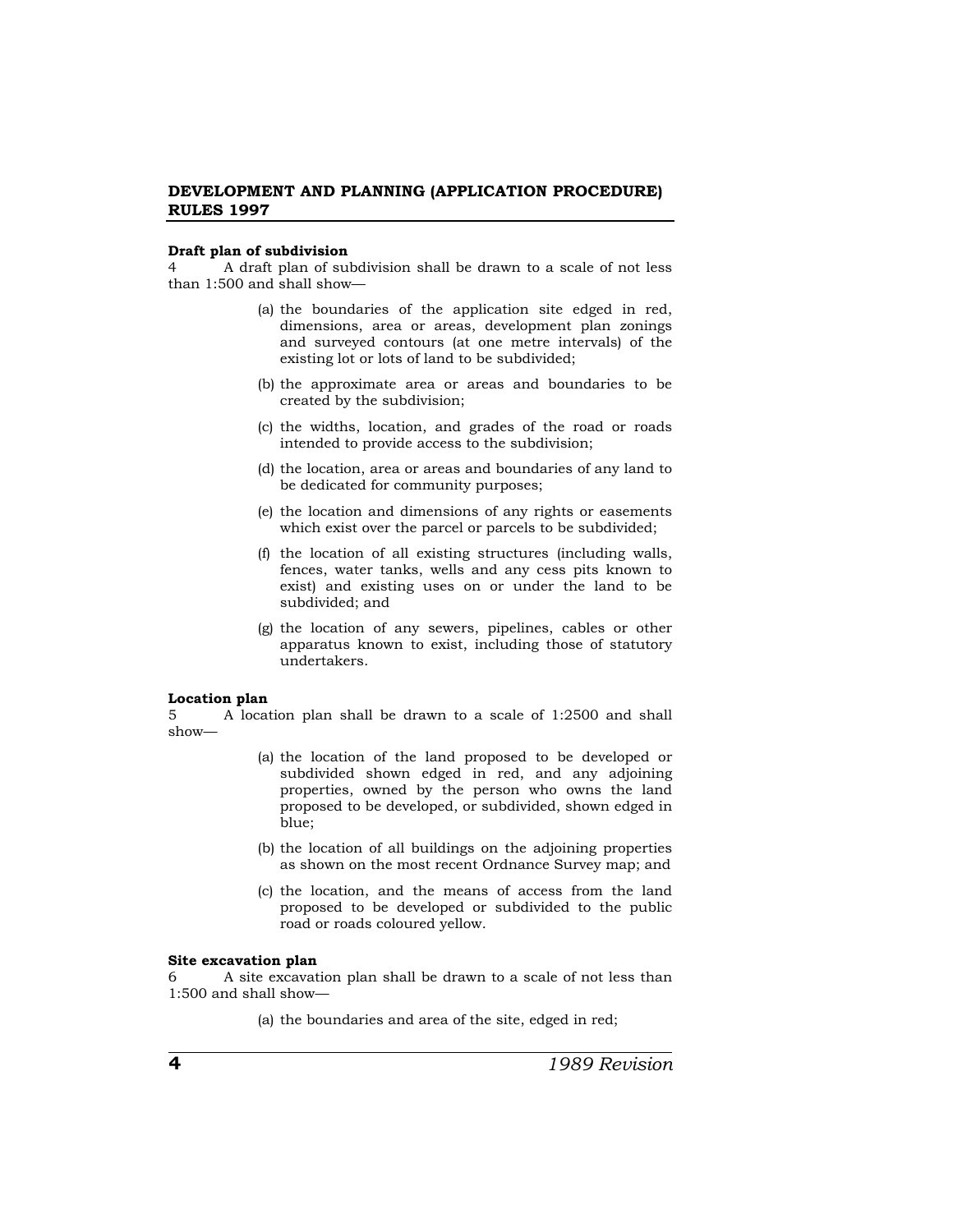- (b) the location of all existing and proposed buildings, plant and machinery;
- (c) the existing and proposed uses of any buildings;
- (d) the surveyed contours (at one metre intervals) both as at the date of application and as they are proposed upon cessation of any site excavation work;
- (e) sufficient sections through the site to a scale not less than 1:250 to show—
	- (i) the present grade line and elevation;
	- (ii) the maximum depth of any site excavation work, vertical rock faces and steps; and
	- (iii) the proposed grade line and elevation; and
- (f) the location, width and grade of all existing and proposed means of vehicular access to the site.

#### **Site plan**

7 (1) A site plan or plans shall show—

- (a) the boundaries of the application site edged in red, together with its dimensions;
- (b) the location and use of all existing and proposed buildings or structures within the site (including any proposed additions), and the location and use of all existing buildings or structures on adjacent land which lie within 4.5 metres of any part of the application site;
- (c) the area of the application site;
- (d) the surveyed contours of the site at one metre intervals;
- (e) existing and proposed lines and levels of the rain or storm water surface runoff and sewage system;
- (f) the location of any cess pits, water tanks and wells known to exist and the proposed location of any such structures;
- (g) the location and layout of existing and proposed parking areas;
- (h) proposed landscaping of the site, including all existing trees and shrubs to be removed or retained, and trees and shrubs to be planted;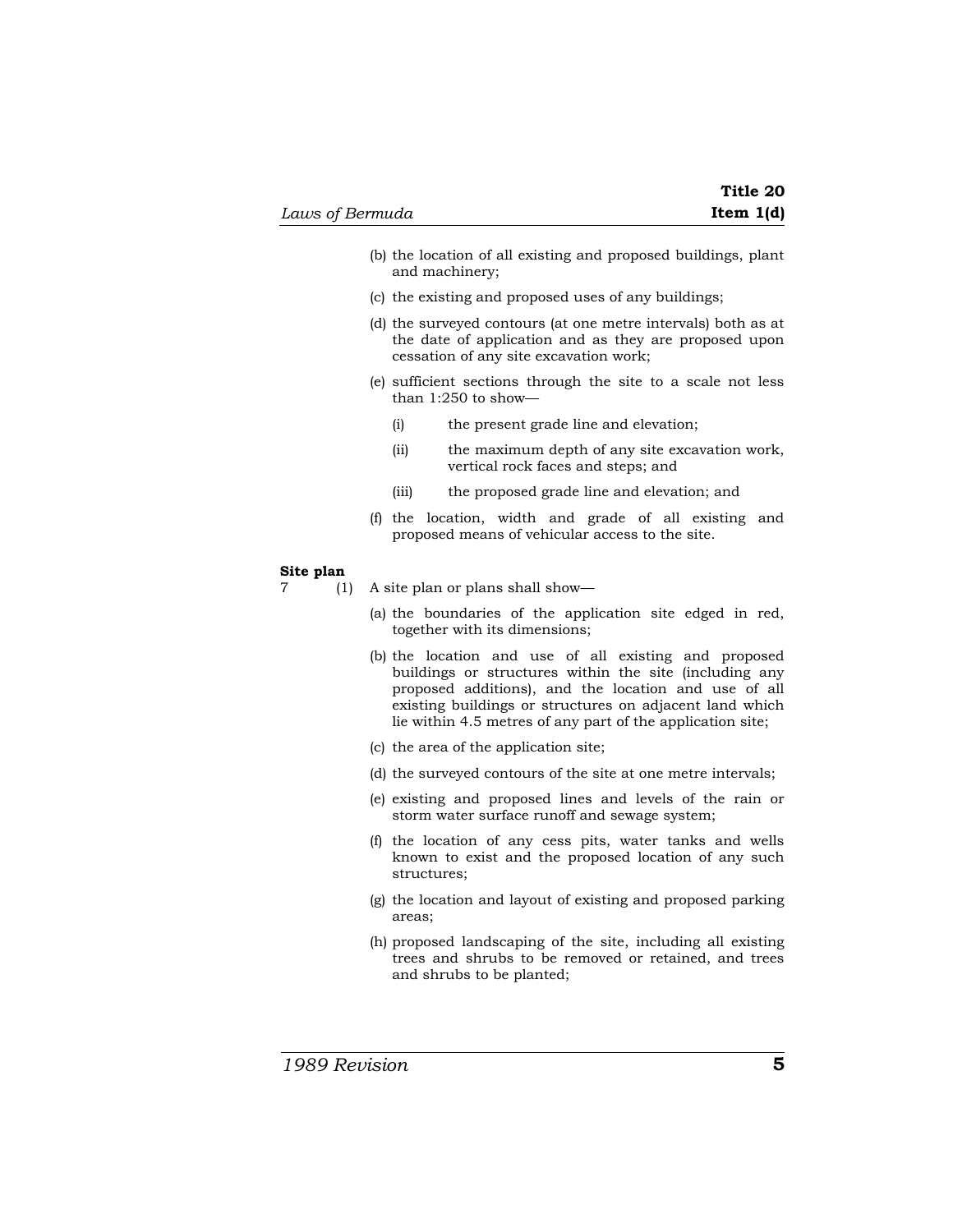- (i) the location, width and grade of vehicular access to the site and grade and radii of any road junction (the bellmouth);
- (j) the location and dimensions of any rights or easements which exist over the application site;
- (k) if a proposed change of use is involved, the part of the land or building subject to the change of use and the existing and proposed uses; and
- (l) if any regrading of the application site is involved, the extent of the area to be excavated or filled and the depth to which it will be excavated or filled.
- (2) A site plan shall be drawn to a scale not less than—
	- (a) 1:250 for application sites not exceeding 0.20 hectares in area; or
	- (b) 1:500 in all other cases.

(3) Where the site plan relates to an application to develop undeveloped land, the site plan shall show the boundaries and dimensions of the application site confirmed by land survey and supported by calculations if so required by the Board.

## **PART II APPLICATIONS: GENERAL PROVISIONS**

#### **Planning application**

8 (1) Subject to rules 14 to 16, an application for planning permission shall be made on such form as the Minister may from time to time determine which shall be completed in full and shall be accompanied by such plans, maps and drawings of such quality and legibility as the Board considers appropriate.

(2) In addition to anything required by these Rules to be provided with respect to an application, an applicant may submit such other photographs, drawings, maps, plans, models or written representations as the applicant considers necessary to apprise the Board of the merits of the application; and any such supplementary documentation shall be regarded as forming part of the application unless expressly excluded, in writing, by the applicant.

(3) Subject to paragraph (4), where an application for planning permission does not comply with the requirements of these Rules, the Board may refuse to consider the application, and if it does shall so inform the applicant in writing.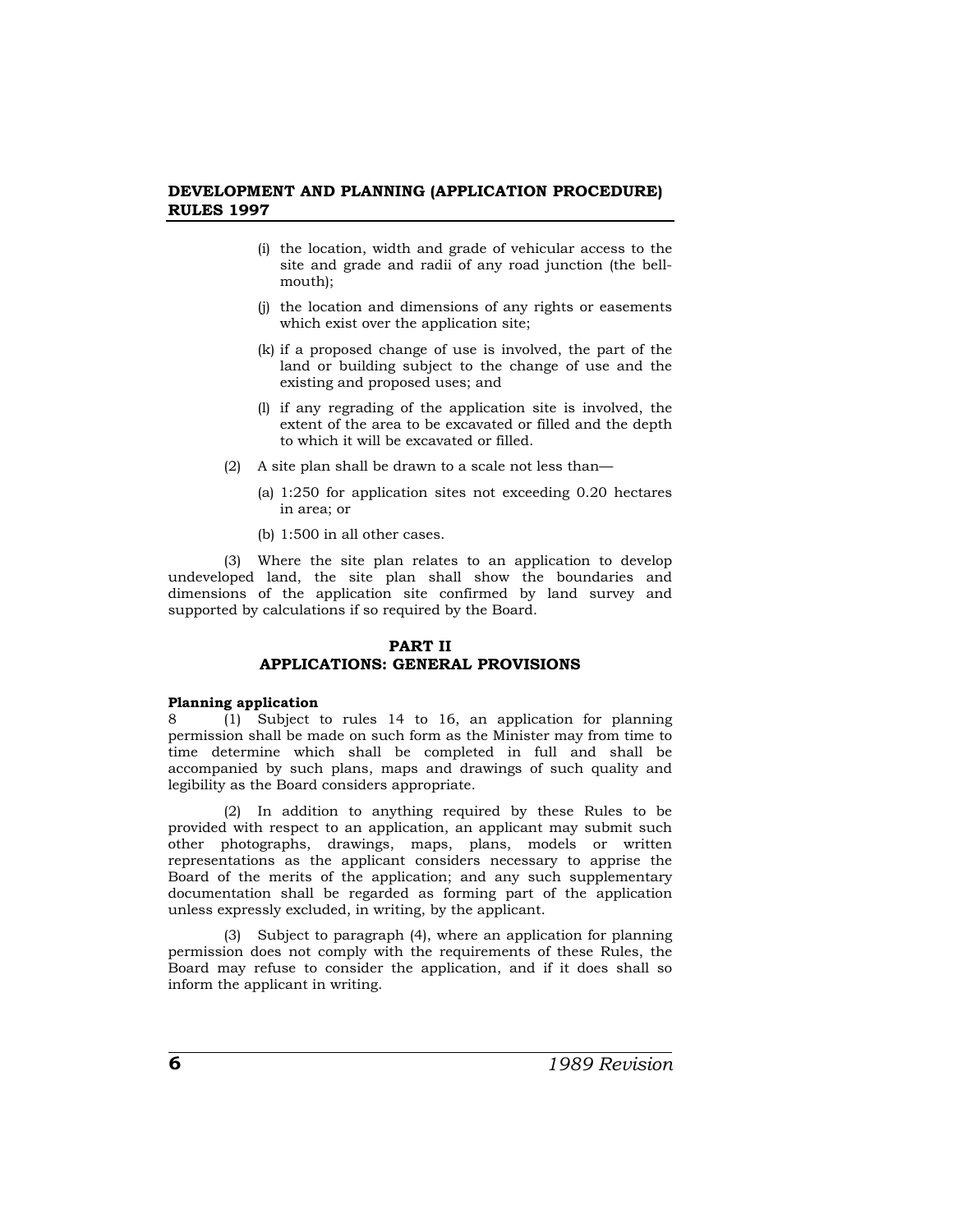(4) Nothing in paragraph (3) shall prohibit the Board from considering an application that does not comply with the requirements of these Rules.

#### **Renewal of permission**

9 (1) Notwithstanding rule 8, the Board may consider an application for renewal of planning permission made in writing and giving sufficient information to enable the Board to identify the previous grant of planning permission and any condition in question.

 (2) Paragraph 1 applies only in relation to renewal of a planning permission—

- (a) previously granted for development which has not yet begun, and
- (b) in relation to which a time limit imposed under section 23 of the Act has not expired but has less than three months to run before it expires.

## **Additional information**

10 The Board may, in addition to the information referred to in these Rules, require an applicant to provide further specified drawings, plans or other information, including a model, architectural renderings and such information relating to the environmental effects of the proposed development as it considers appropriate, to enable it to determine an application.

#### **Proof of ownership of land**

11 If so required by the Board, an applicant who claims to be the owner of the land in respect of which the application is made shall adduce evidence of title sufficient to establish his ownership to the satisfaction of the Board.

## **Consent of other persons**

12 Where for any reason the consent of any other person to an application is sought by the applicant that consent shall be in writing in such form as the Board may from time to time determine.

#### **Notification of receipt of application**

13 (1) The Board may, with the approval of the Minister, establish guidelines as to the cases and circumstances in which the receipt of an application for planning permission will require public notification.

(2) Where in accordance with such guidelines the receipt of an application requires public notification—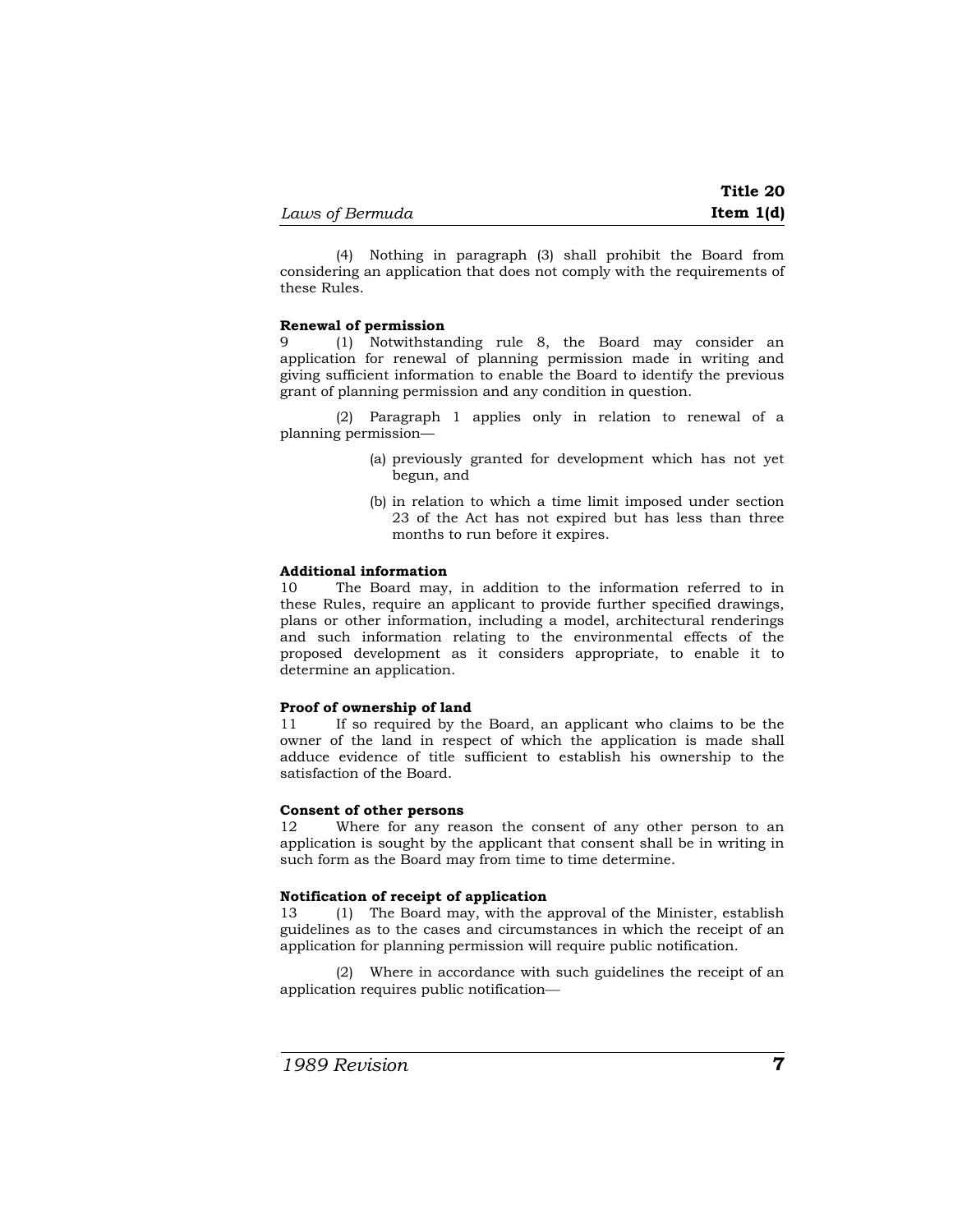- (a) the Director shall, by notice published in the Gazette, give notification of such receipt; and
- (b) the Board may require the applicant to display a notice or notices on the site in question in accordance with such directions as the Board may give.

## **PART III APPLICATIONS TO DEVELOP LAND**

#### **In principle application**

14 An application for planning permission in principle for the development of land shall consist of—

- (a) the application form completed in duplicate;
- (b) four copies of the location plan;
- (c) four copies of the site plan, two copies of which shall be appropriately coloured so as to identify all proposed development;
- (d) if site excavation work is to be involved, four copies of the site excavation plan, unless the site plan incorporates all of the required features of the site excavation plan;
- (e) evidence of payment of the prescribed fee; and
- (f) a certificate of the kind referred to in section 16(2) of the Act, if required.

#### **Final application**

15 An application for final planning permission for the development of land shall consist of—

- (a) the application form completed in triplicate;
- (b) four copies of the location plan;
- (c) four copies of the site plan, two copies of which shall be appropriately coloured so as to identify all proposed development;
- (d) any information or material required pursuant to conditions attached by the Board to any approval for planning permission in principle;
- (e) four copies of the architectural plans, two copies of which shall be appropriately coloured so as to identify all proposed development;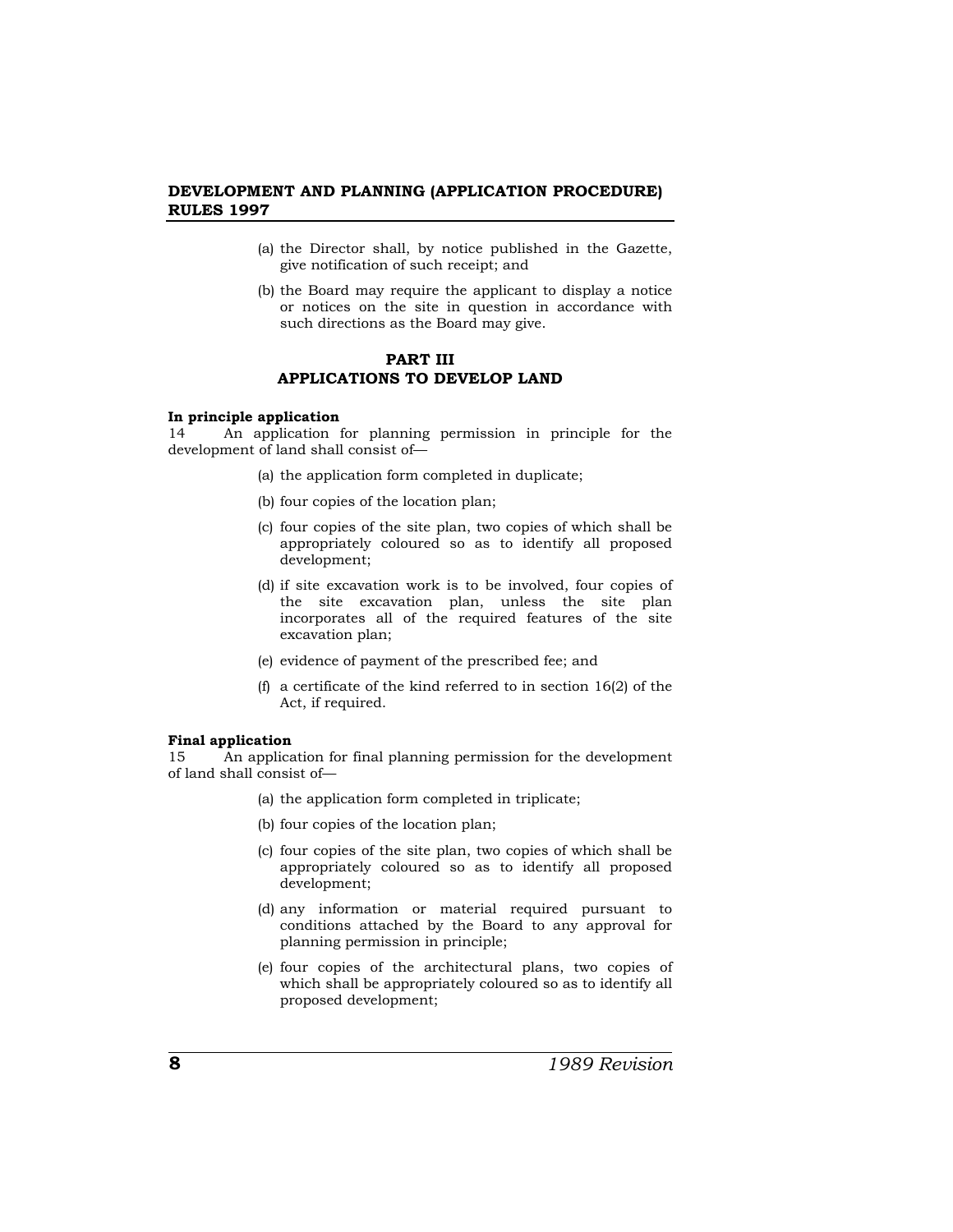- (f) evidence of payment of the prescribed fee; and
- (g) a certificate of the kind referred to in section 16(2) of the Act, if required.

## **PART IV APPLICATIONS TO SUBDIVIDE LAND**

#### **Application to subdivide land**

16 (1) Subject to paragraph (4), an application for planning permission for the subdivision of land shall consist of—

- (a) the application form completed in duplicate;
- (b) four copies of the location plan;
- (c) four copies of the draft plan of subdivision indicating the matters specified in section 35C(2)(a) of the Act;
- (d) evidence of payment of the prescribed fee; and
- (e) a certificate of the kind referred to in section 16(2) of the Act, if required.

(2) Upon receiving approval of the draft plan of subdivision from the Board, an applicant may apply for the approval of a final plan of subdivision and such an application shall consist of—

- (a) the application form completed in duplicate;
- (b) four copies of the final plan of subdivision;
- (c) evidence of the payment of the prescribed fee; and
- (d) a certificate of the kind referred to in section 16(2) of the Act, if required.

(3) In this rule, "final plan of subdivision" means a plan of subdivision which-

- (a) is a draft plan of subdivision or has been approved as such a plan but which, notwithstanding the provisions of rule 4(a), need not show the development plan zonings and surveyed contours referred to in that rule;
- (b) has been confirmed by land survey, and is supported by calculations if so required by the Board;
- (c) contains such engineering or other details as the Board may require relating to the construction of any roads.

(4) In such cases as the Board may allow, an application for planning permission for the subdivision of land pursuant to section 35C

*1989 Revision* **9**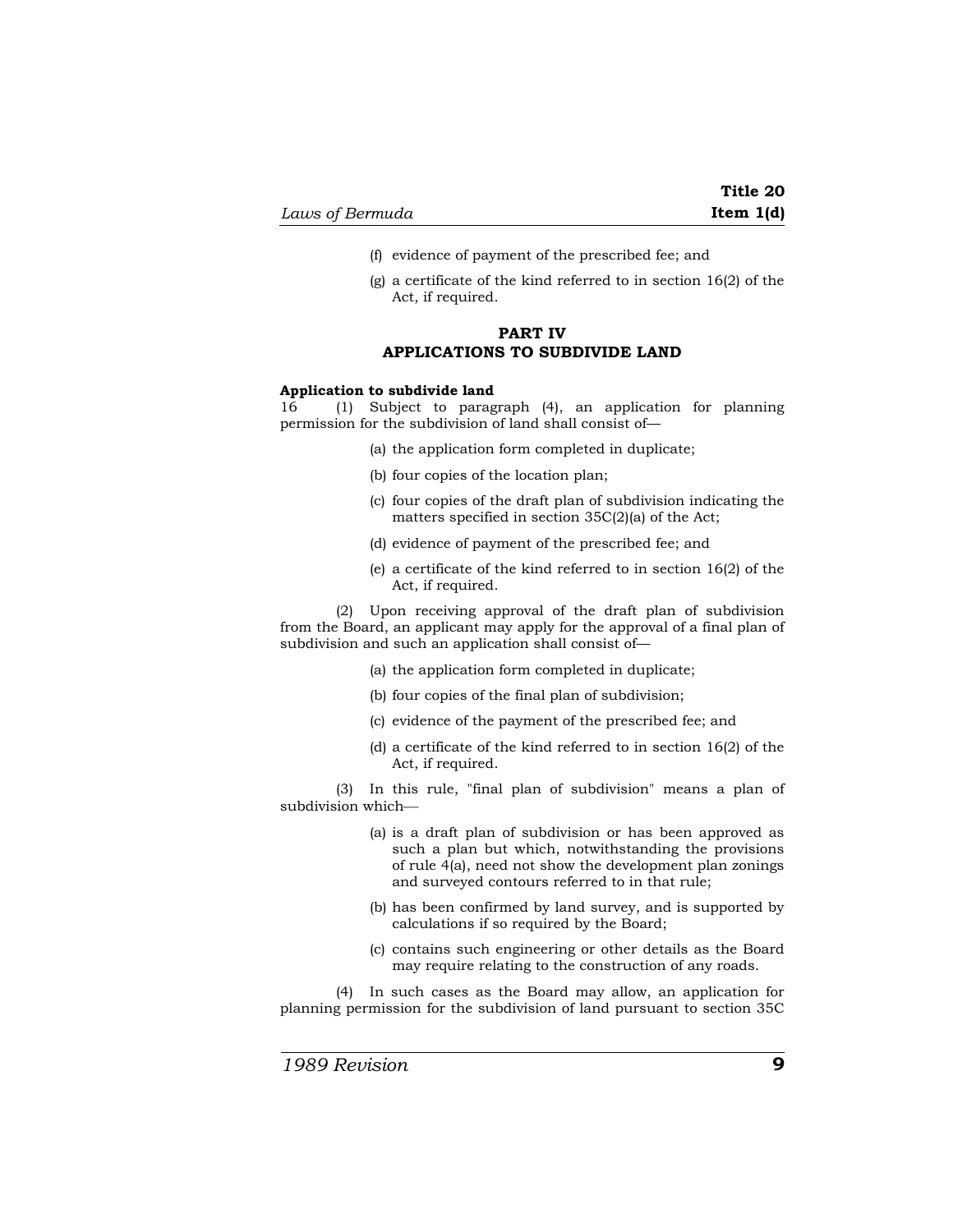of the Act may consist of an application for approval of a final plan of subdivision which has not previously been approved as a draft plan.

## **PART V OTHER APPLICATIONS**

*[Part V repealed by 1999:4 s.2(2)(d) effective 1 July 2000]* 

## **PART VI OBJECTIONS AND REPRESENTATIONS**

#### **Method of making an objection**

18 (1) Any person may make an objection to the Board with respect to an application, and any such objection shall be made in writing and shall be received by the Department within 14 days of the date of notification of the receipt of the application appearing in the Gazette.

- (2) An objection shall—
	- (a) identify the application to which the objection relates and the application's reference number;
	- (b) contain the name of the person making the objection and an address in Bermuda at which notices may be served upon him;
	- (c) where the objection is signed by more than one person, specify one address in Bermuda at which notice may be served upon those making the objection;
	- (d) state whether the person signing the objection has an interest in land in the vicinity of the land to which the application relates and, if so, the nature of that interest and the location of that land;
	- (e) state the grounds upon which the objection is made; and
	- (f) be signed by the person or persons making the objection.

(3) Objections may be made on an objector's behalf by an authorised representative.

(4) The Board may disregard any objection which does not conform to the requirements of paragraph (2) and any objection so disregarded shall be deemed not to have been made.

#### **Comments of Government Departments, etc**

19 (1) The Board shall afford such Ministries and Departments within the Government of Bermuda as it considers may be affected by, or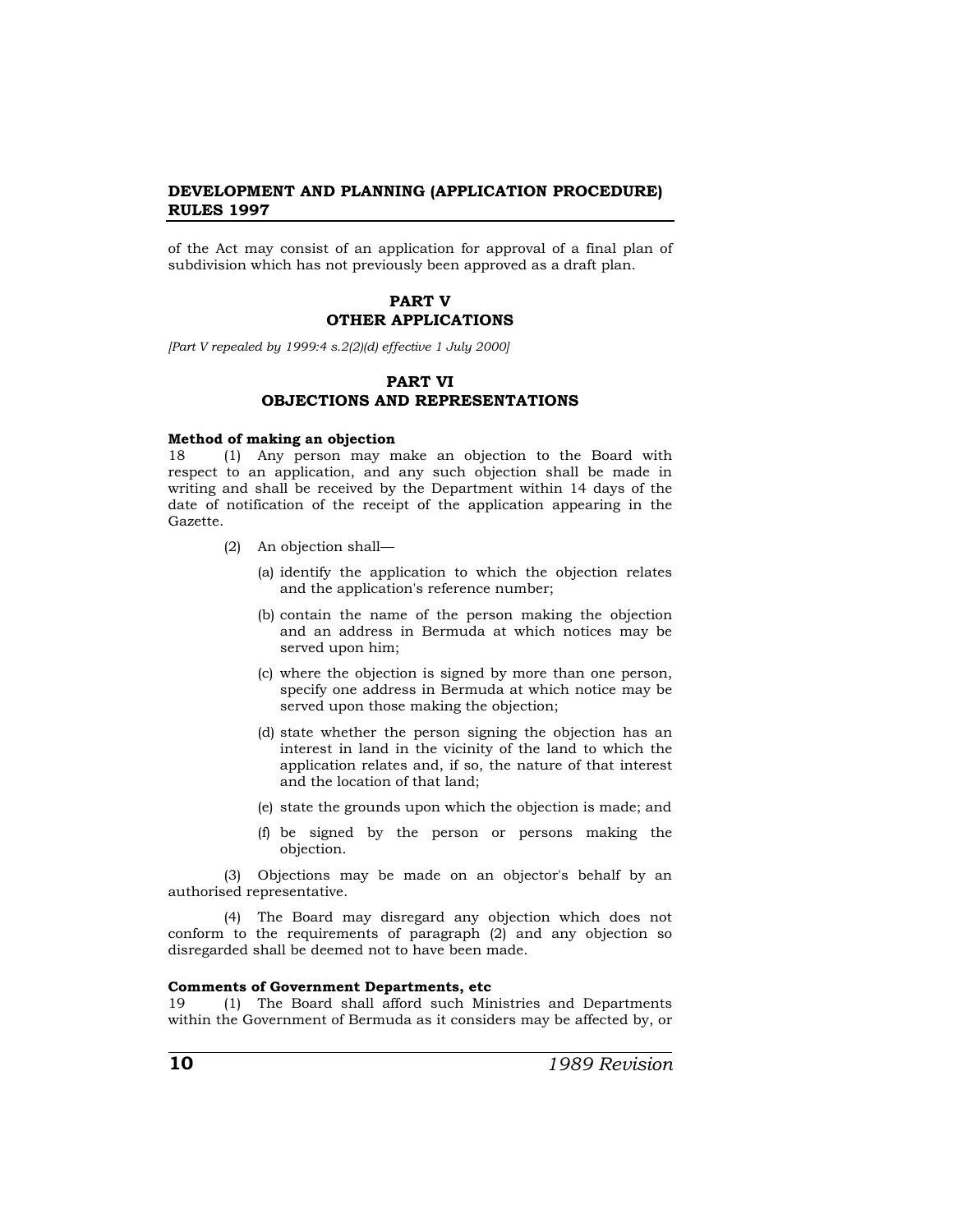interested in, an application, the opportunity to comment in writing on the application.

(2) The Board may invite such other persons as it thinks fit to make written representations or comments with respect to any application.

## **Timetable for objections**

20 (1) Where an objection is made to an application under rule 18, a copy of such objection shall be made available to the applicant by the Director not less than 14 days before the date on which the application is to be considered by the Board.

(2) The applicant may make such submissions in writing as he may think fit upon the copy of the objection being made available to him under paragraph (1).

(3) Where the Board is satisfied that the provisions of paragraph (1) have been complied with and that the applicant has had proper opportunity of submitting his case to the Board (whether or not he has, in fact, done so), the Board may deal with the application as it sees fit.

(4) With the consent of the applicant, the Board may consider an application where an objection is made available to the applicant less than 14 days prior to its consideration.

#### **Advice of Advisory Architectural Panel**

21 (1) An applicant or an objector may, within 14 days of the notice appearing in the Gazette, request, in writing, the Board to seek the advice of the Advisory Architectural Panel; and the Board, after considering such a request may, in its discretion, seek the advice of the Advisory Architectural Panel or refuse the request.

(2) Where the Board seeks the advice of the Advisory Architectural Panel, the Advisory Architectural Panel shall not be required to take evidence or hear parties to the application but shall consider the application in any way it sees fit and shall advise the Board in writing.

(3) In this rule, the "Advisory Architectural Panel" means the Advisory Architectural Panel established under section 4 of the Act.

#### **Inspection of records**

22 (1) The record of any application made pursuant to these Rules shall, together with any plans or drawings annexed thereto, include the following documents—

(a) the application;

*1989 Revision* **11**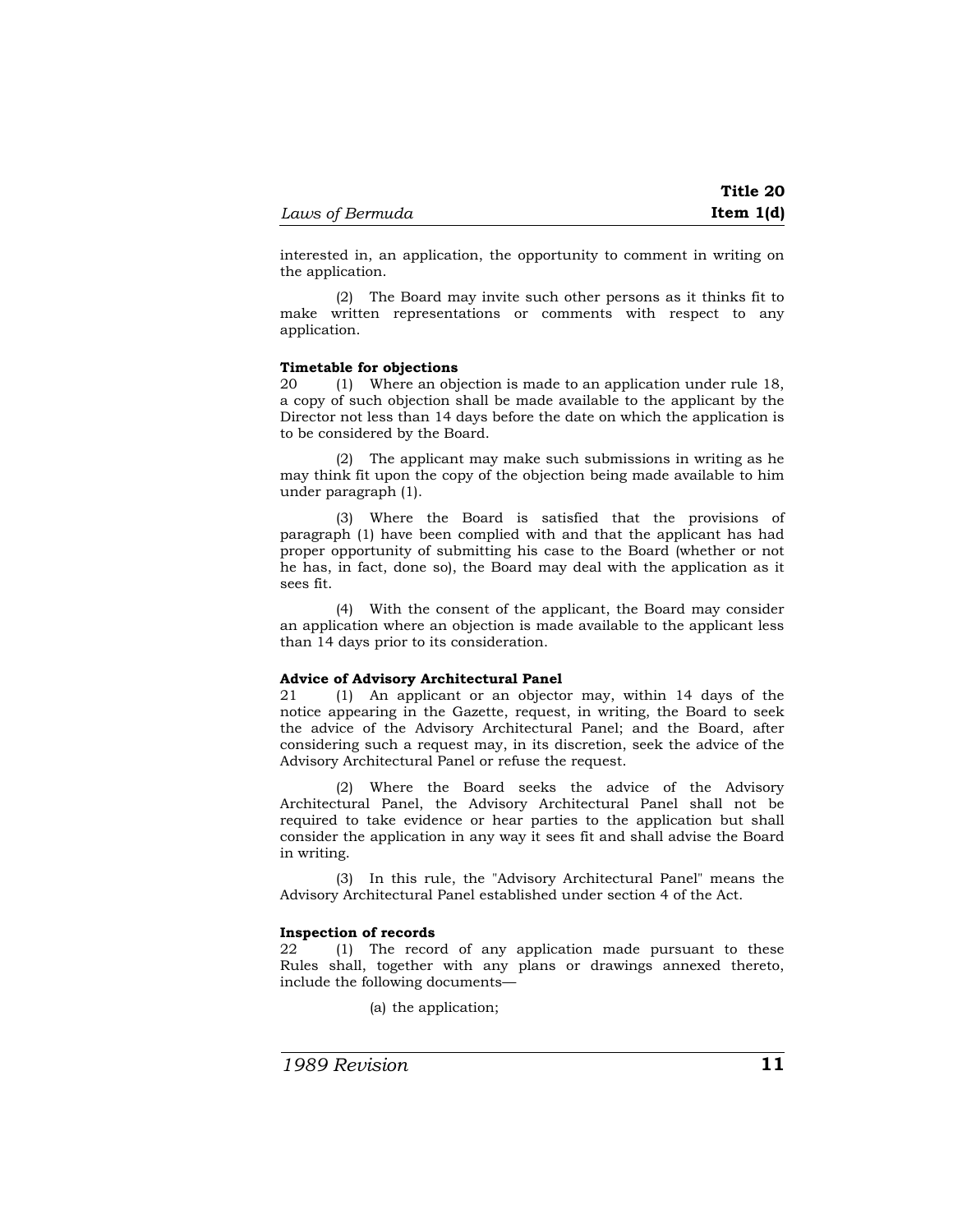- (b) where notification of the receipt of an application has been published in the Gazette, a copy of such published notification;
- (c) any objection made to the Board under rule 18;
- (d) any representations or comments made to the Board under rule 19;
- (e) any submission made to the Board under rule 20(2);
- (f) any advice given by the Advisory Architectural Panel under rule 21;
- (g) any recommendation made to the Board in respect of the application, by the Director;
- (h) the minutes of the Board relevant to the application; and
- (i) the notification to the applicant of the Board's decision with respect to the application.

(2) Any member of the public may, upon payment of the prescribed fee, if any, examine the record of an application.

## **PART VII MEETINGS AND HEARINGS**

#### **Notice of Board meetings**

23 (1) At least twenty-four hours prior to a meeting of the Board, there shall be posted in the offices of the Department an agenda for that meeting.

(2) The agenda shall, in respect of each application, consist of—

- (a) the name of the applicant;
- (b) the location of the proposed development or subdivision;
- (c) a brief description of the nature of the application; and
- (d) whether there will be a hearing of the matter pursuant to rule 24.

(3) An application in respect of which no objection has been made under rule 18 may be added to the agenda at any time prior to the closure of the meeting of the Board.

#### **Guidelines for hearings**

24 The Board may establish guidelines as to the cases and circumstances in which a hearing will be held.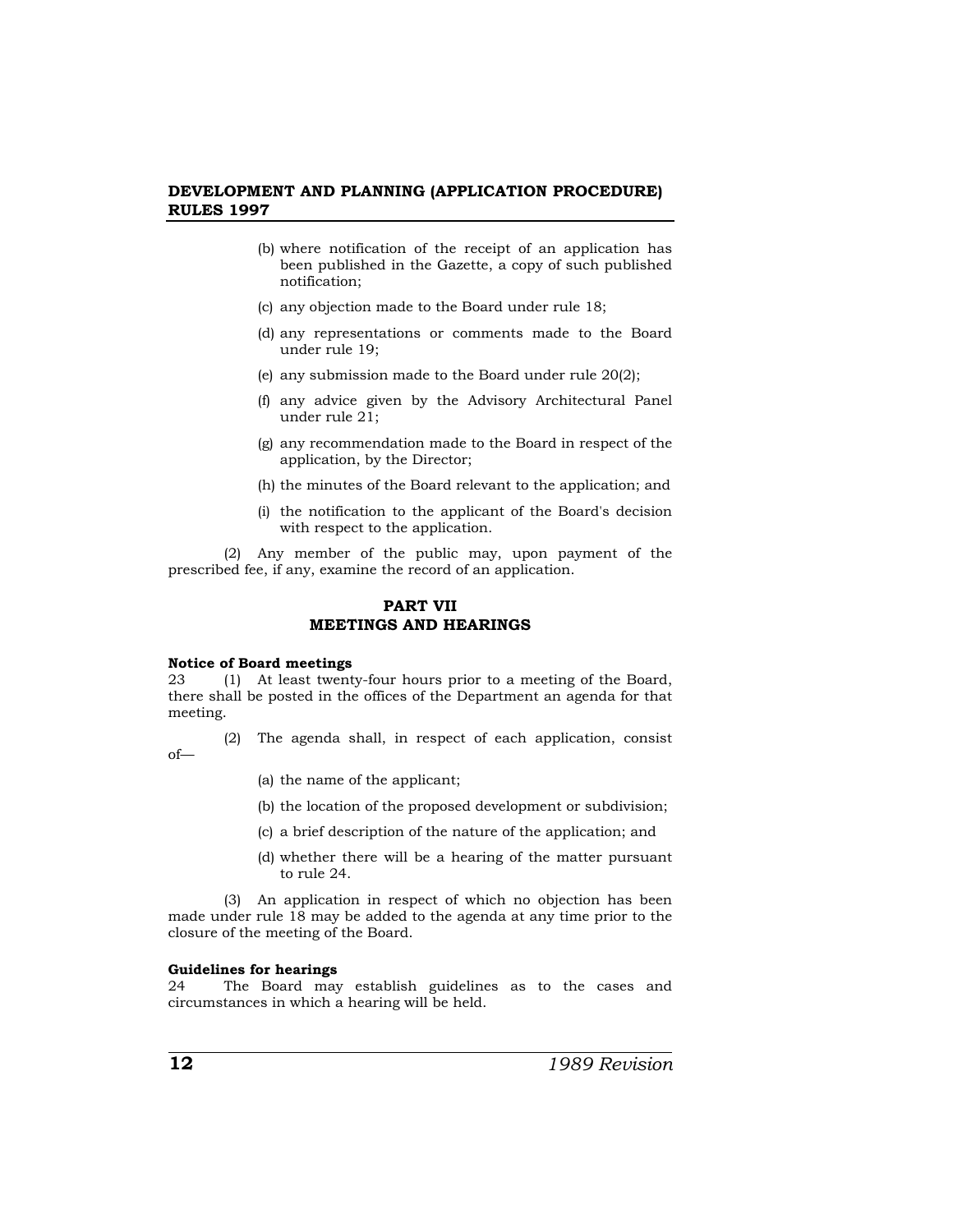#### **Notice for hearings**

25 (1) Notwithstanding rule 23(1) and subject to paragraphs (2) and (3) below, the date, time and place for the holding of a hearing by the Board shall be fixed by the Board and the Board shall give not less than 14 days notice of such date, time and place to the applicant and any person who has made an objection to the application.

(2) With the consent of the applicant and any person who has made an objection to the application, the Board may give a shorter period of notice.

(3) Where necessary, the time or place fixed for any hearing may be varied and the Board shall give such notice of the variation as may appear reasonable in the circumstances.

#### **Hearing to be in camera**

26 The Board shall, subject to the provisions of this Part, hold hearings in camera, but may, in any particular case, where it considers it appropriate so to do, invite members of the public to attend a hearing.

#### **Parties at hearings**

27 (1) Subject to rule 26, the applicant, the Director, and any person who has made an objection to the application may appear at a hearing either in person or through a duly authorised representative.

 (2) The Chairman shall have conduct of a hearing and, without prejudice to the generality of the foregoing—

- (a) shall bring a hearing and any person addressing the hearing to order;
- (b) may impose general time limits on addresses made during a hearing.

 (3) The applicant, the Director, and any person who has made an objection shall be entitled to call witnesses, and to rebut the evidence of others, but any other person appearing at a hearing may only comment on the evidence of others to the extent permitted by the Chairman.

 (4) If any person entitled to appear at a hearing fails to do so, the Board may, in its discretion, proceed with the hearing.

 (5) The Chairman may, in his discretion, permit any person to address the Board.

 (6) The Chairman may from time to time adjourn a hearing and shall do so if, in his opinion, time is needed to allow the interested parties to respond to new evidence or previously unknown representations.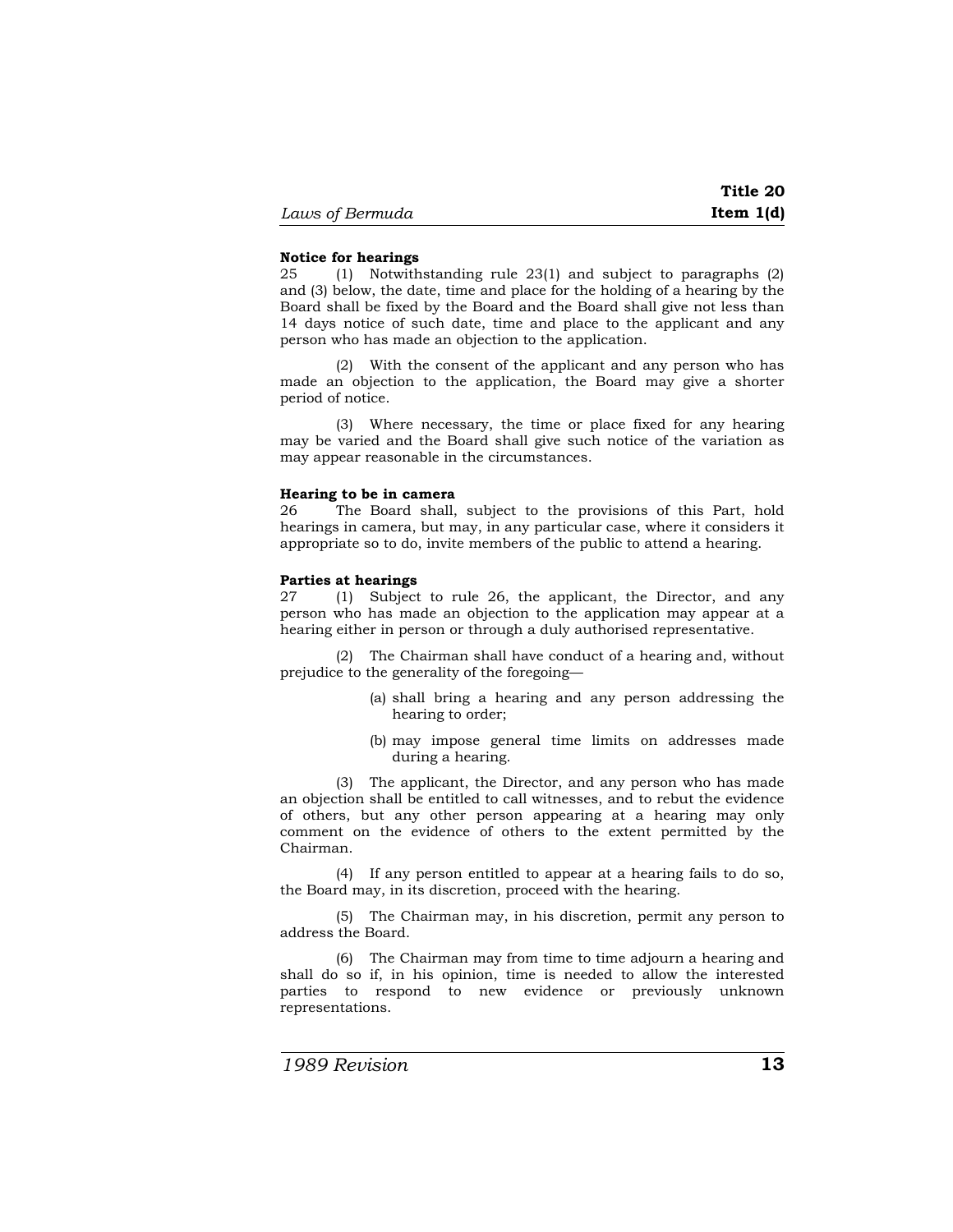(7) If the date, time and place of an adjourned hearing are announced before the adjournment, no further notice shall be required.

#### **New issues after the hearing**

28 If after a hearing the Board proposes to take into consideration any new information, which was not presented at a hearing and which they consider material to their decision, they shall not come to a decision without first notifying the applicant, the Director and any person having made a representation, of the new information and affording them an opportunity of making representations thereon in writing within such time as the Board may think fit.

## **PART VIII MINUTES AND NOTIFICATION**

## **Board's records**

29 (1) The Board shall keep written minutes of its meetings and hearings and such minutes shall be signed by the Chairman or acting Chairman.

(2) The minutes of each meeting or hearing shall be posted in the Department within twenty-four hours of the meeting at which they were confirmed by the Board, and shall remain posted for the duration of the period for appealing the decision of the Board specified in any provisions governing appeals.

(3) The minutes, as confirmed and posted, shall be the official record of the Board and shall take priority over any other notice, letter, writing or other communication as to the decision of the Board.

(4) For the avoidance of doubt, it is hereby declared that planning permission shall be deemed to have been granted as of the date the minutes of the meeting of the Board granting the planning permission are confirmed.

#### **Notification of decision**

30 (1) The Board shall as soon as practicable after determining an application for planning permission give notice of its decision in writing to the applicant and anyone having made a representation under rule 18 or 19.

(2) For the purposes of any appeal under Part IX of the Act, notification of the Board's decision under paragraph (1) shall be deemed to have been received by the applicant or other person on the day on which it was actually received by him or seven days after the date of posting, whichever is earlier.